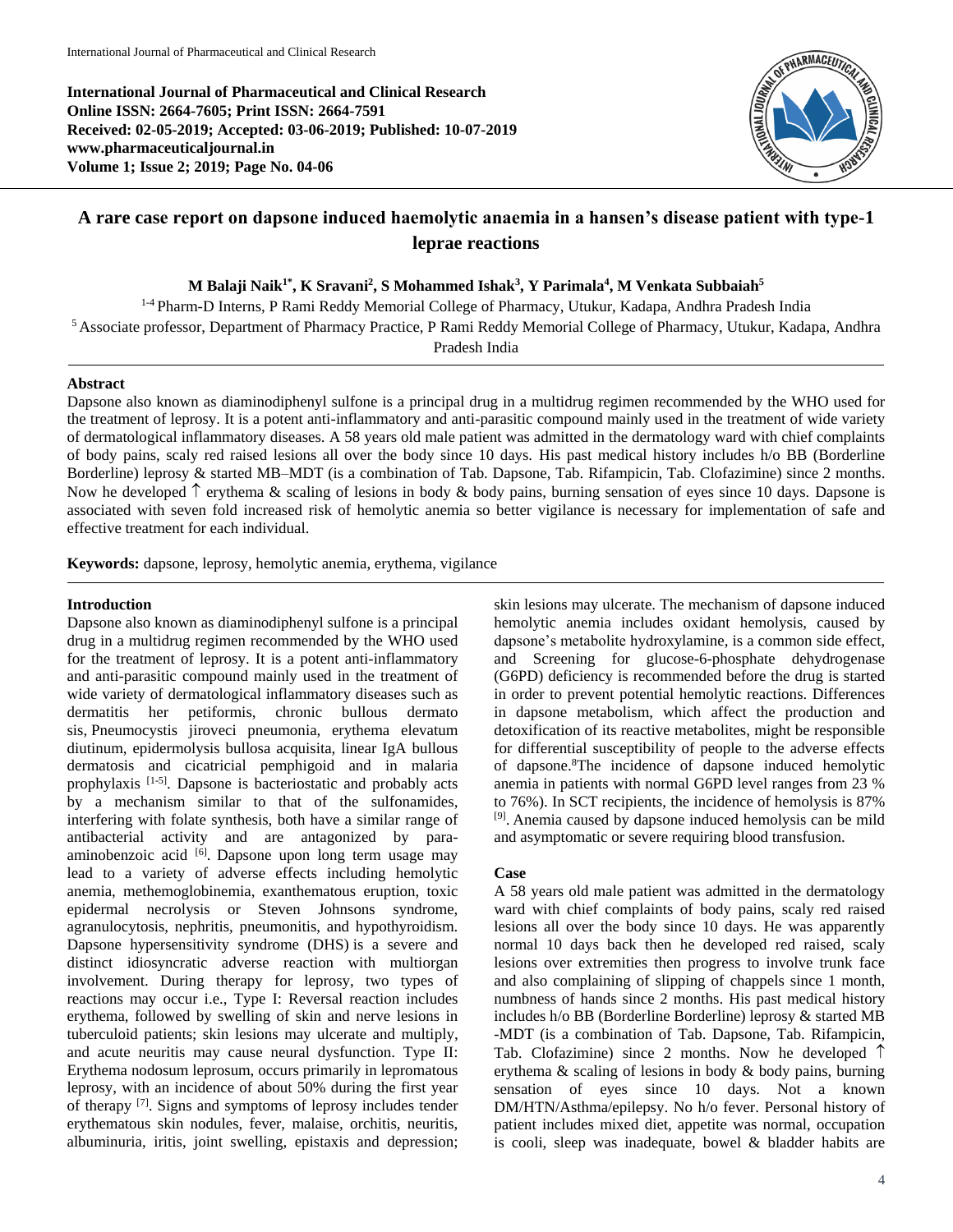Normal. He is a Known alcoholic and smoker since 20 years and his family history was irrelevant.

On general examination the patient was conscious and coherent. Upon physical examination all vitals are found to be normal. On systemic examination i.e., upon cutaneous examination- Erythematous scaly plaques all over body including face was observed. Laboratory findings revealed decreased Hb level-4.0 gm/dl [↓↓] than that of normal level and increased ESR with 25mm/hr.Peripheral smear report impression shows moderate degree of macrocytic hypo chromic anaemia with neutrophil leucocytosis. Based on the subjective and objective evaluation the patient was diagnosed as Hansen's disease with Type 1 leprae reactions (which was shown in figure 1) and Dapsone Induced Haemolytic Anaemia. The treatment includes; on day 1: Patient was prescribed withInj. Decadran given in dose of 2CC intravenously once a day, Continue MB- MDT therapy (Tab.Dapsone given in a dose of 100 mg orally once a day, Tab. Rifampicin given in a dose of 100 mg orally once a day, Tab. Clofazimine given in a dose of 50 mg 0rally once a day), Tab. Pantop given in a dose of 40mg orally once a day, Tab. Paracetamol given in dose of 500mg orally twice a day, Cap. A & D given in a dose 5400 IU orally once a day, Tab. Levomont in dose of 10 mg orally once a day, Tab. calcium in a dose of 500 mg orally once a day, and high protein diet was advised. On day 2: Same treatment was continued along with that 1 packed cell RBC transfusion was done, Tab. B-complex given in dose of 67 mg orally once a day, Glycerin lotion for E/A, Ciprofloxacin eye drops 4drops twice a day, Lacryl PF 2% gel at bed time. On day-3: Same treatment was continued along with Tab. Iron folic acid given in a dose of 333 mg orally once a day. On day-4: Same treatment was continued and Tab. Cetirizine given in dose of 10 mg orally once a day was added. On day-5: Same treatment was continued and 1 packed cell RBC transfusion was done. On day-6: Patient was discharged with the following medication i.e., Continue tapered dose of MB-MDT, Tab. IFA in a dose of 335.5mg orally twice a day, Tab. Calcium in a dose of 500 mg orally once a day, Glycerin lotion E/A twice a day, Tab. Pantop in a dose of 40 mg orally once a day, Tab B-complex in a dose of 67 mg orally once a day, Tab. Cetrizine in a dose of 10 mg orally once a dayand Cap. A&D in a dose of 5400 IU orally once a day.

Based on the above information here we have suspected this is an ADR of Tab. Dapsone and also the reason for hospital stay. **Causality assessment:** To evaluate the relationship between the drug and reaction, we have performed causality assessment by using scales like WHO causality assessment scale, Naranjo's scale and Karch Lasagna scale and analysis of observed ADR (Table 1) & (Table 2)

**Table 1:** Causality assessment of suspected ADR

|            |          |            | ADR Scale   WHO-UMC   Naranjo's   Karsch and Lasagna |
|------------|----------|------------|------------------------------------------------------|
| Assessment | Probable | l Probable | Possible                                             |

**Table 2:** Analysis of observed ADR

| <b>Severity Assessment</b> | Level-4 $(b)$        |
|----------------------------|----------------------|
| Predictability             | Type-A               |
| Preventability             | Probably preventable |



**Fig 1:** Shows Hansen's disease with Type-I leprae reactions

#### **Results and Discussion**

Dapsone is a synthetic sulphone which was similar to the sulphonamide drugs, targeting dihydropteroate synthase a key enzyme in bacteria. Despite early reports of widespread resistance following monotherapy, dapsone is found to be very useful in combination with rifampicin in WHO MDT regimens for leprosy. Its main role in paucibacillary leprosy is probably to prevent the emergence of rifampicin-resistant organisms. In combination with Clofazimine, dapsone is bactericidal, though not as powerful as single-dose rifampicin. Dapsone has both antimicrobial and anti-protozoal properties and anti-inflammatory effects resembling those of nonsteroidal anti-inflammatory drugs; hence, due to this dual action, it is used in many infectious, immunological, and hypersensitivity disorders.Leprosy [also known Hansen's disease] is an infectious disease caused by "mycobacterium leprae'' which involves the skin and peripheral nerves characterized by lesions of the peripheral nerve, skin and mucous membrane. Hemolytic anemia induced by dapsone involves Oxidant hemolysis, caused by dapsone's metabolite hydroxylamine, is a common side effect, and screening for glucose-6-phosphate dehydrogenase (G6PD) deficiency is recommended before the drug is started in order to prevent potential hemolytic reactions. We report a case of dapsone induced hemolytic anemia in a patient with Hansen's disease of Type I leprae reactions. Dapsone-induced hemolytic anemia is mostly reported in patients with G6PD deficiency. The occurrence of hemolysis in patients with normal G6PD level suggests that hemolysis may be a dose-related event as may be seen with elevated dapsone levels in patients with renal dysfunction or due to concurrent administration of medications that use the cytochrome P-450 isoenzyme system. There are reports of dapsone-induced hemolytic anemia in transplant recipients with normal G6PD levels [10]. All of them were receiving tacrolimus, which share the cytochrome P-450 isoenzyme system. Our patient did not have renal failure and was not on any drugs that share the cytochrome P-450 isoenzyme system. Alternatively, there may be mutations in the hexose monophosphate shunt or glutathione metabolism that lead to glutathione depletion and subsequent hemolysis, Which may be possible in our case  $[8]$ . in the majority of the published literature, the patients' condition improved on